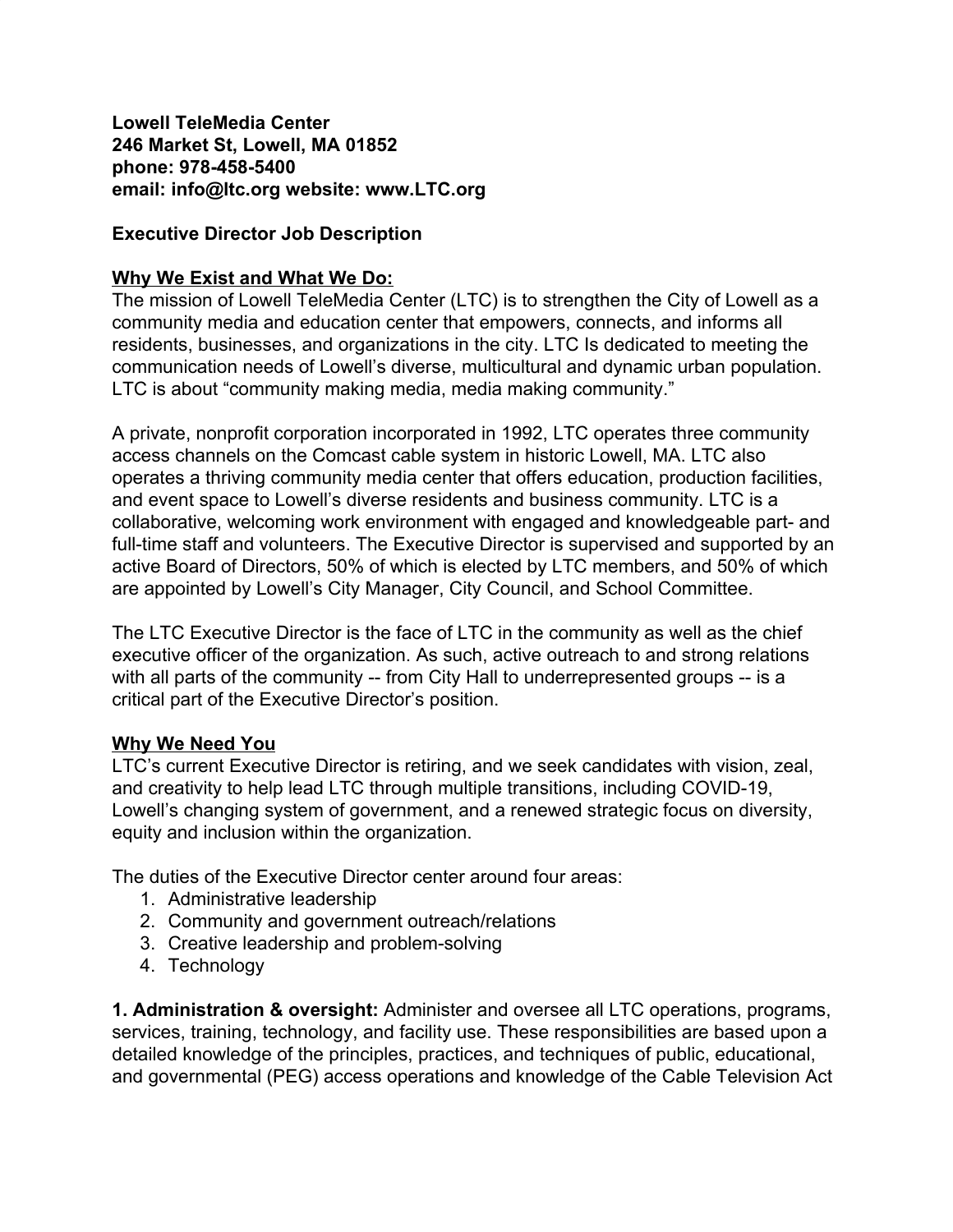of 1984, as amended in 1992 and 1996, and an appreciation for the philosophies which underlie that federal legislation. Duties include:

- Collaborate with the Board of Directors to provide vision, strategic planning, and leadership in the development and implementation of the organization's mission, policies, and long and short term goals and objectives.
- Supervise a diverse team of staff and interns to manage day to day productions as well as collaborations, classes and events with community members; these duties will involve recruitment, hiring, training, evaluation, and professional development in order to ensure the highest standards of performance and adherence to the organization's mission
- Oversee the day to day financial activities of the office administrator, including overseeing expenditures (payroll, production supplies) and revenues (donations, grants)
- Prepare and administer the organization's annual budget with staff assistance and Board approval (LTC has a million dollar plus annual budget)
- Be entrepreneurial in pursuit of diverse revenue routes and funding sources consistent with the mission, including proactively identifying and seeking additional funding sources and revenue opportunities, such as grants, corporate sponsors and foundations, and gifts.
- Oversee the negotiation and compliance of all contracts legally assumed on behalf of the organization
- Present written and verbal reports at regular monthly board meetings and subcommittee meetings

**2. Community**: Have a passion and commitment to community media as a means of delivering messages to and from all residents, and a commitment to make diversity, equity and inclusion in all forms a priority in day-to-day operations and community engagement. As the principal spokesperson to LTC members, the City, the press, funders, and the greater community, the LTC Director must be able to develop strong working relationships with a wide variety of people, ranging from community producers to government officials to traditionally under-represented groups. Duties include:

- Actively engage and reach out to local communities and participate in community activities (e.g. local festivals, events, etc.)
- Produce community service programs for broadcast.
- Oversee election programming, including debates, election night coverage, and candidate profiles in a non-partisan manner.
- Oversee an active internship program in collaboration with local colleges

**3. Technology**: Embrace and explore technological innovations to further LTC's mission. These duties will require the Executive Director to be cognizant of LTC's technology assets, oversee the acquisition of equipment and software, and to work with and/or improve existing workflows.

● Work with staff to ascertain current equipment resources, both fixed and portable, to provide a technological roadmap for maintenance and future upgrades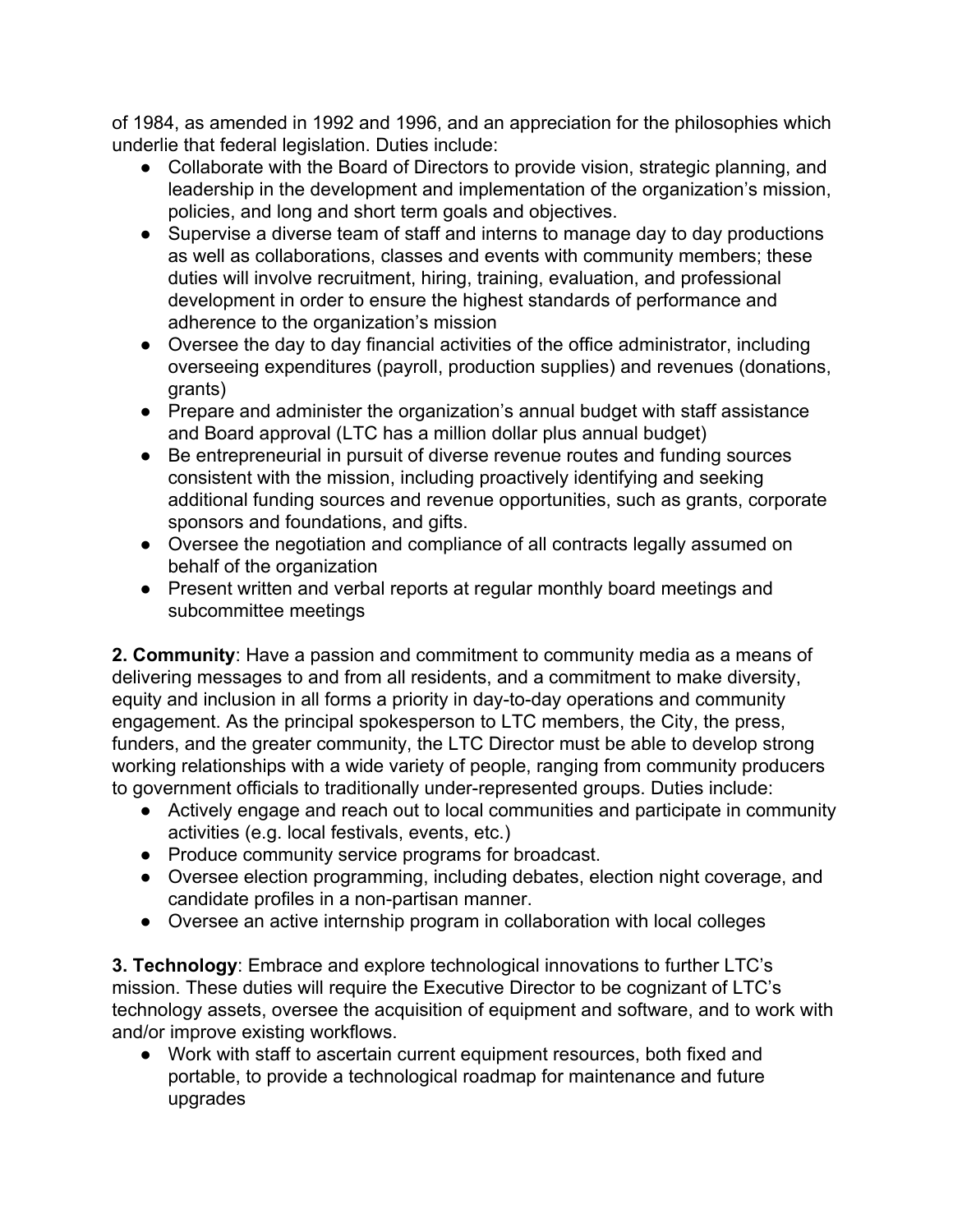- Work with staff and board to identify a schedule for major upgrades and how to budget for them
- Seek input from producers to ensure they are comfortable and prepared with any possible "seismic" shifts in technology
- Oversee the operations of LTC's complex IT network ensuring it remains secure and minimize down-time
- Coordinate with technology departments from both the City of Lowell and Comcast to ensure signal quality for LTC's primary distribution channels both residential cable service and the internet
- Ensure that LTC's web presence (website, social media outlets, etc) remain operational, secure and current.
- In the event of a catastrophic signal-flow breakdown, be prepared to provide a detailed incident report, as well as a plan and timeline for resolution, to the LTC board and our partners. Provide a simplified list of talking points we can share with our usership.

**4. Creative Leadership:** Bring creative energy to the environment, including producing visionary programming that involves key members of the community, for the betterment of the community. Proactively discover new or existing challenges in the internal and external environment to find creative opportunities to better serve the community within the bounds of our mission.

- Act as Executive Producer of LTC's News magazine program and produce news segments for the show, and guide the program's content to be inclusive of Lowell's diverse residents
- On an ongoing basis, take the lead on producing timely video programming, educational projects, and community collaborations based on the strategic plan
- Keep informed of issues, legislation, trends, events and developments in technology, communications, and public access through peer contact, organizations, conferences and other sources, and apprise staff and Board of such developments.

The Executive Director will also take on additional tasks within the scope of the organization as assigned by the Board.

# **What We're Looking For**

The successful applicant for this position will have demonstrated strengths in these four principle areas:

**1. Administrative leadership skills:** You succeed when others succeed. You are a conduit for ideas to come to fruition. You enable others by sharing passion and resources, and you have a great sense of empathy and drive for success for everyone around you.

**2. Community and government outreach/relations, including a demonstrated commitment to diversity, equity, and inclusion:** You have a passion and